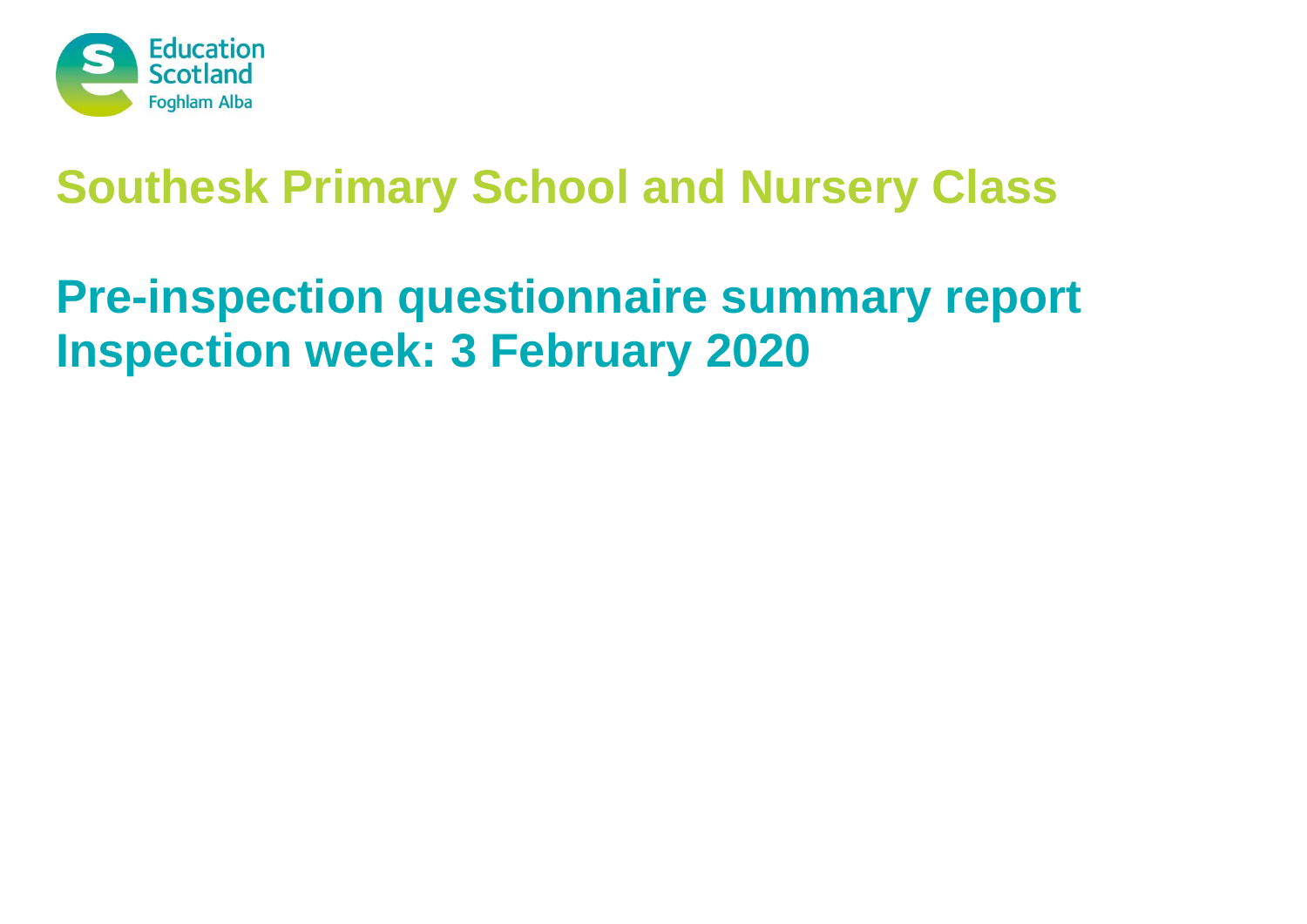# **Questionnaire for children in primary stages (01)**

| Q<br>No. | Question                                                                                                             | <b>Response</b><br>Count | <b>Agree</b><br>% | <b>Disagree</b><br>% | Don't<br>know % | Didn't<br>answer % |
|----------|----------------------------------------------------------------------------------------------------------------------|--------------------------|-------------------|----------------------|-----------------|--------------------|
| 4        | I feel safe when I am at school.                                                                                     | 87                       | 70.11             | 8.05                 | 20.69           | 1.15               |
| 5        | My school helps me to feel safe.                                                                                     | 87                       | 83.91             | 4.6                  | 11.49           | 0.00               |
| 6        | I have someone in my school I can speak to if I am upset or worried about<br>something.                              | 87                       | 90.8              | 3.45                 | 5.75            | 0.00               |
| 7        | Staff treat me fairly and with respect.                                                                              | 87                       | 89.66             | 2.3                  | 6.9             | 1.15               |
| 8        | Other children treat me fairly and with respect.                                                                     | 87                       | 65.52             | 13.79                | 20.69           | 0.00               |
| 9        | My school helps me to understand and respect other people.                                                           | 87                       | 91.95             | 1.15                 | 6.9             | 0.00               |
| 10       | My school is helping me to become confident.                                                                         | 87                       | 80.46             | 4.6                  | 13.79           | 1.15               |
| 11       | My school teaches me how to lead a healthy lifestyle.                                                                | 87                       | 82.76             | 2.3                  | 14.94           | 0.00               |
| 12       | There are lots of chances at my school for me to get regular exercise.                                               | 87                       | 86.21             | 2.3                  | 11.49           | 0.00               |
| 13       | My school offers me the opportunity to take part in activities in school beyond the<br>classroom and timetabled day. | 87                       | 86.21             | 1.15                 | 11.49           | 1.15               |
| 14       | I have the opportunity to discuss my achievements outwith school with an adult in<br>school who knows me well.       | 87                       | 77.01             | 4.6                  | 18.39           | 0.00               |
| 15       | My school listens to my views.                                                                                       | 87                       | 71.26             | 5.75                 | 22.99           | 0.00               |
| 16       | My school takes my views into account.                                                                               | 87                       | 57.47             | 8.05                 | 34.48           | 0.00               |
| 17       | I feel comfortable approaching staff with questions or suggestions.                                                  | 87                       | 79.31             | 8.05                 | 12.64           | 0.00               |
| 18       | Staff help me to understand how I am progressing in my school work.                                                  | 87                       | 87.36             | 5.75                 | 5.75            | 1.15               |
| 19       | My homework helps me to understand and improve my work in school.                                                    | 87                       | 54.02             | 20.69                | 25.29           | 0.00               |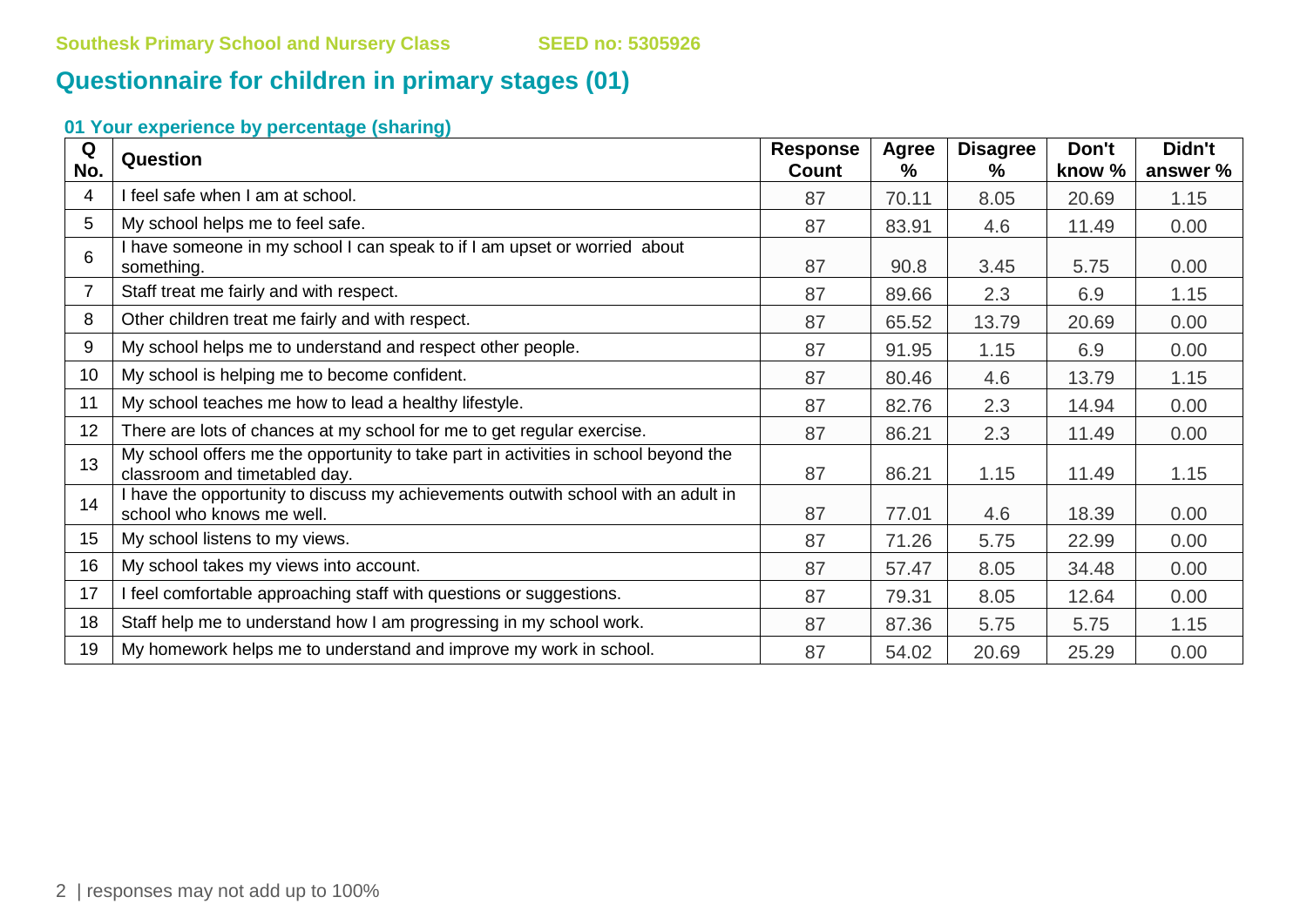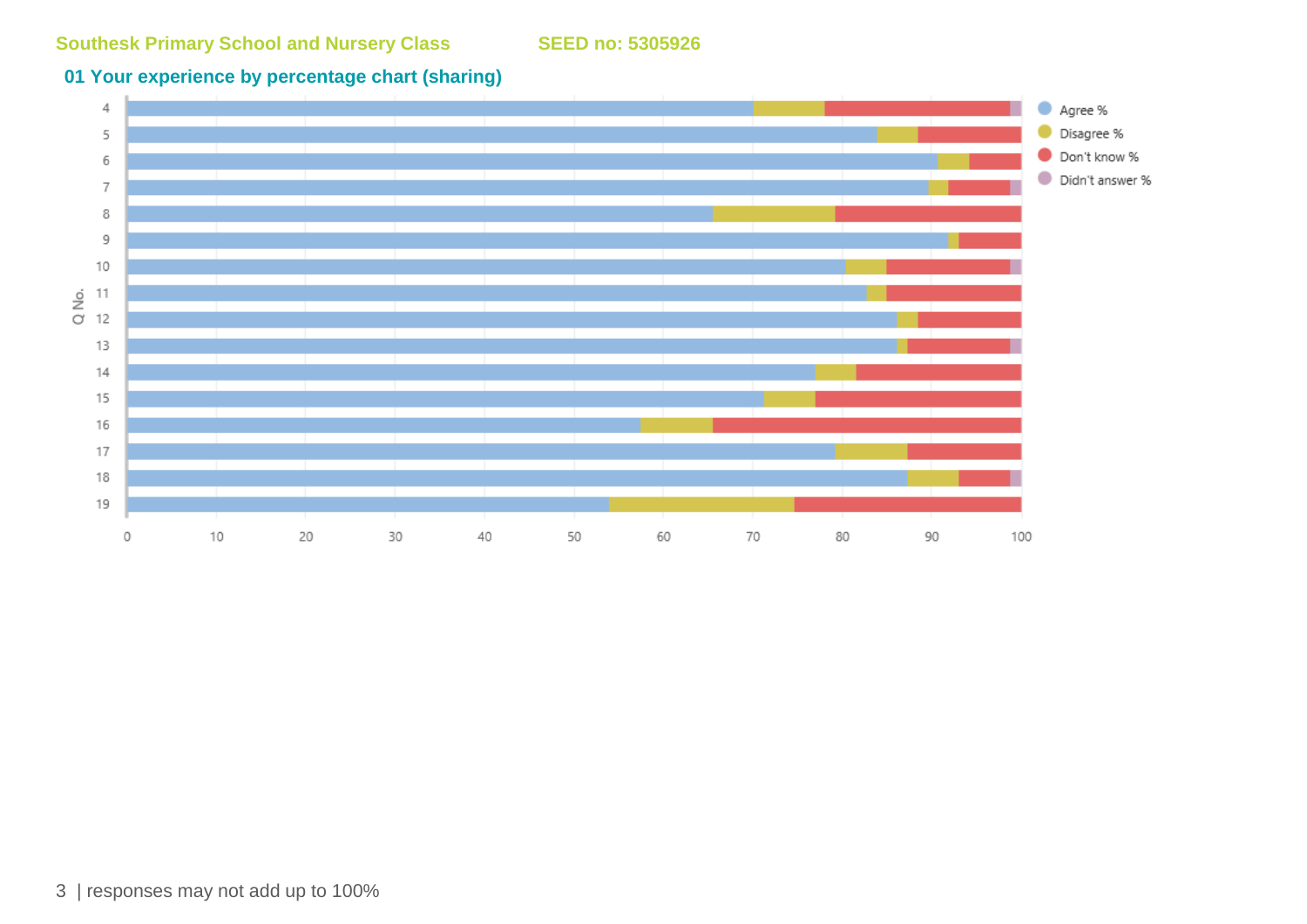#### **01 Your experience by percentage 2 (sharing)**

| Q<br>No. | <b>Question</b>                                                    | <b>Response</b><br><b>Count</b> | All of the<br>time % | Some of the<br>time % | Not very<br>often % | Don't<br>know % | Didn't<br>answer % |
|----------|--------------------------------------------------------------------|---------------------------------|----------------------|-----------------------|---------------------|-----------------|--------------------|
| 20       | Other children behave well.                                        | 87                              | 10.34                | 68.97                 | 18.39               | 2.3             | 0.00               |
| 21       | My teachers ask me about what things I want to<br>learn in school. | 87                              | 48.28                | 33.33                 | 14.94               | 3.45            | 0.00               |
| 22       | enjoy learning at school.                                          | 87                              | 48.28                | 29.89                 | 18.39               | 2.3             | 1.15               |
| 23       | I feel that my work in school is hard enough.                      | 87                              | 50.57                | 41.38                 | 5.75                | 2.3             | 0.00               |
| 24       | I know who to ask to get help if I find my work<br>too hard.       | 87                              | 71.26                | 22.99                 | 3.45                | 2.3             | 0.00               |
| 25       | am encouraged by staff to do the best I can.                       | 87                              | 72.41                | 19.54                 | 5.75                | 2.3             | 0.00               |
| 26       | am happy with the quality of teaching in my<br>school.             | 87                              | 70.11                | 18.39                 | 5.75                | 5.75            | 0.00               |

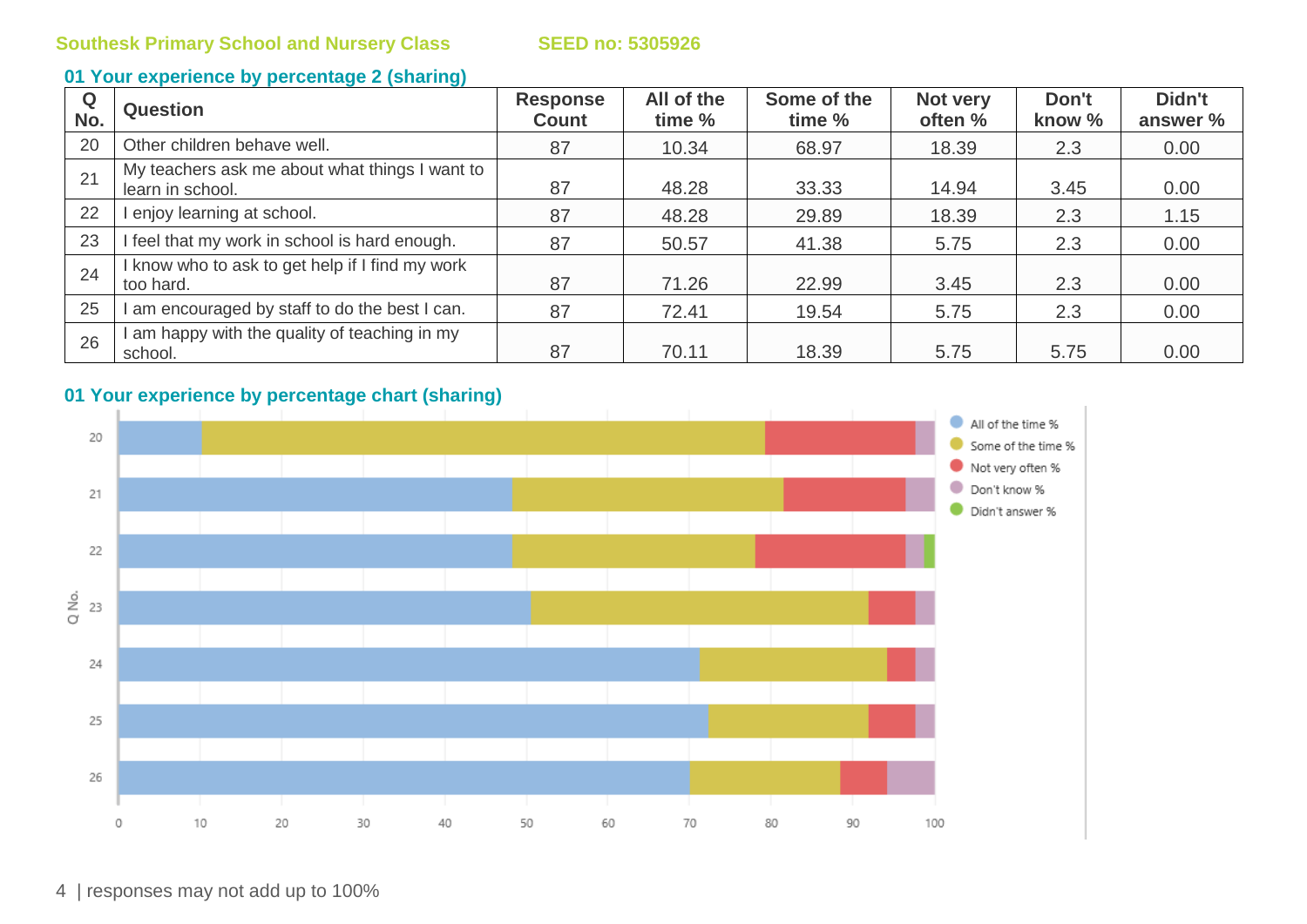#### **01 Your experience by percentage (sharing) bullying**

|        | <b>Question</b>                         | <b>Response</b> | Agree              | <b>Disagree</b> | <b>Never</b>  | Didn't           |
|--------|-----------------------------------------|-----------------|--------------------|-----------------|---------------|------------------|
| No.    |                                         | <b>Count</b>    | $\frac{0}{0}$      | $\frac{6}{6}$   | experienced % | answer %         |
| $\sim$ | My school deals well with any bullying. | 07<br>O.        | $\rightarrow$<br>ັ | 12.64           | 35.63         | $\Omega$<br>U.UU |

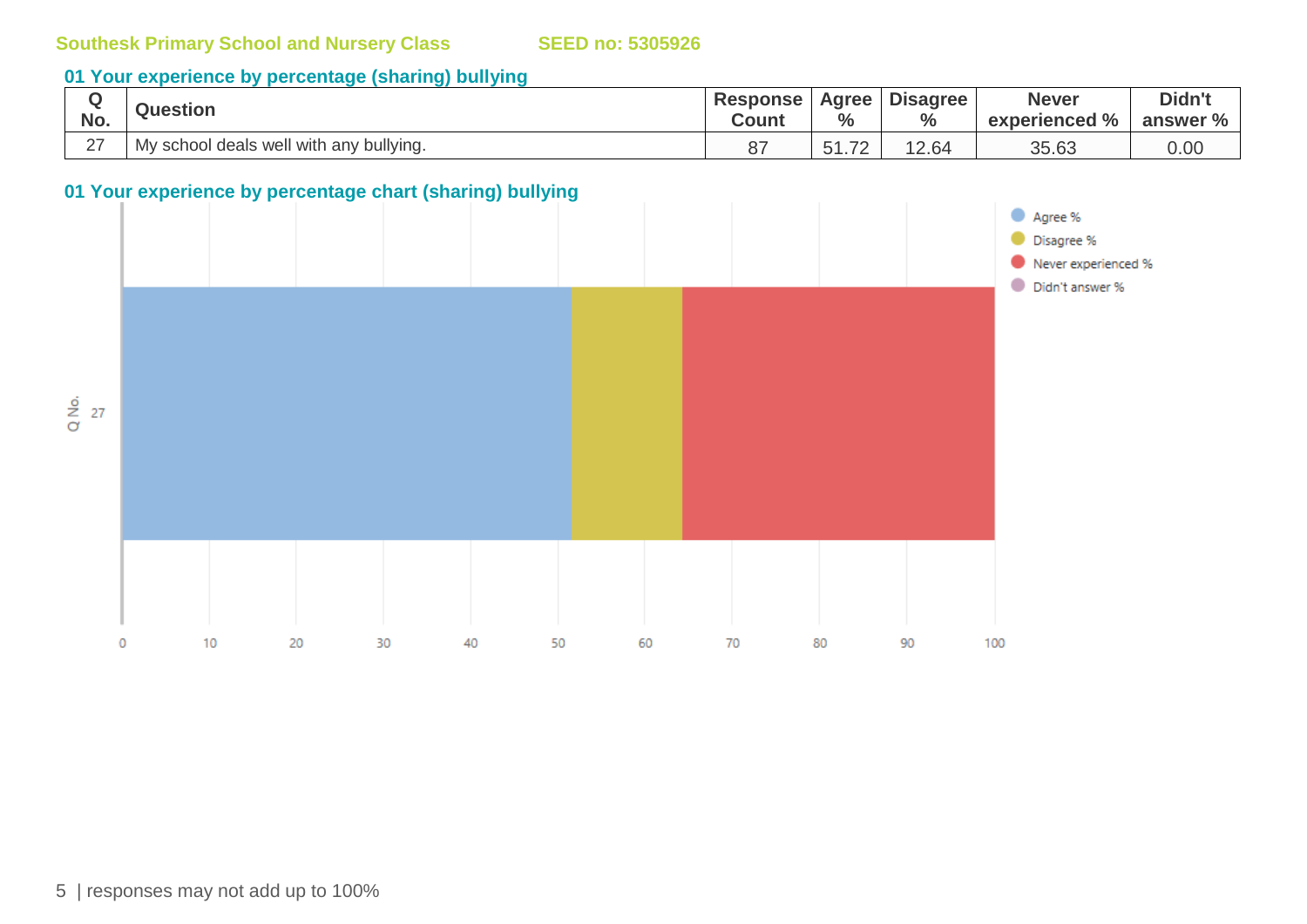# **Questionnaire for parents/carers of children in primary stages (04)**

| Q<br>No.       | Question                                                                                                                                       | <b>Response</b><br><b>Count</b> | <b>Strongly</b><br>agree % | <b>Agree</b><br>$\%$ | <b>Disagree</b><br>% | <b>Strongly</b><br>disagree<br>$\%$ | Don't<br>know<br>$\frac{9}{6}$ | Didn't<br>answer<br>$\%$ |
|----------------|------------------------------------------------------------------------------------------------------------------------------------------------|---------------------------------|----------------------------|----------------------|----------------------|-------------------------------------|--------------------------------|--------------------------|
| $\overline{4}$ | My child likes being at this school.                                                                                                           | 48                              | 41.67                      | 52.08                | 6.25                 | 0.00                                | 0.00                           | 0.00                     |
| 5              | Staff treat my child fairly and with respect.                                                                                                  | 48                              | 45.83                      | 52.08                | 0.00                 | 0.00                                | 2.08                           | 0.00                     |
| 6              | I feel that my child is safe at the school.                                                                                                    | 48                              | 45.83                      | 45.83                | 8.33                 | 0.00                                | 0.00                           | 0.00                     |
| $\overline{7}$ | The school helps my child to feel confident.                                                                                                   | 48                              | 37.5                       | 50                   | 8.33                 | 2.08                                | 0.00                           | 2.08                     |
| 8              | I feel staff really know my child as an individual.                                                                                            | 48                              | 31.25                      | 60.42                | 2.08                 | 0.00                                | 4.17                           | 2.08                     |
| 9              | My child finds their learning activities hard enough.                                                                                          | 48                              | 16.67                      | 68.75                | 14.58                | 0.00                                | 0.00                           | 0.00                     |
| 10             | My child receives the help he/she needs to do well.                                                                                            | 48                              | 33.33                      | 58.33                | 2.08                 | 0.00                                | 6.25                           | 0.00                     |
| 11             | My child is encouraged by the school to be healthy and take<br>regular exercise.                                                               | 48                              | 37.5                       | 52.08                | 6.25                 | 0.00                                | 2.08                           | 2.08                     |
| 12             | The school supports my child's emotional wellbeing.                                                                                            | 48                              | 31.25                      | 54.17                | 8.33                 | 0.00                                | 4.17                           | 2.08                     |
| 13             | My child is making good progress at the school.                                                                                                | 48                              | 56.25                      | 37.5                 | 2.08                 | 0.00                                | 4.17                           | 0.00                     |
| 14             | I receive helpful, regular feedback about how my child is<br>learning and developing e.g. informal feedback, reports and<br>learning profiles. | 48                              | 22.92                      | 56.25                | 16.67                | 4.17                                | 0.00                           | 0.00                     |
| 15             | The information I receive about how my child is doing reaches<br>me at the right time.                                                         | 48                              | 27.08                      | 45.83                | 16.67                | 2.08                                | 8.33                           | 0.00                     |
| 16             | I understand how my child's progress is assessed.                                                                                              | 48                              | 22.92                      | 56.25                | 12.5                 | 0.00                                | 8.33                           | 0.00                     |
| 17             | The school gives me advice on how to support my child's<br>learning at home.                                                                   | 48                              | 25                         | 56.25                | 12.5                 | 2.08                                | 4.17                           | 0.00                     |
| 18             | The school organises activities where my child and I can learn<br>together.                                                                    | 48                              | 12.5                       | 52.08                | 20.83                | 0.00                                | 12.5                           | 2.08                     |
| 19             | The school takes my views into account when making changes.                                                                                    | 48                              | 16.67                      | 45.83                | 6.25                 | 0.00                                | 29.17                          | 2.08                     |
| 20             | I feel comfortable approaching the school with questions,<br>suggestions and/or a problem.                                                     | 48                              | 43.75                      | 50                   | 4.17                 | 0.00                                | 2.08                           | 0.00                     |
| 21             | I feel encouraged to be involved in the work of the Parent<br>Council and/or parent association.                                               | 48                              | 25                         | 56.25                | 2.08                 | 0.00                                | 16.67                          | 0.00                     |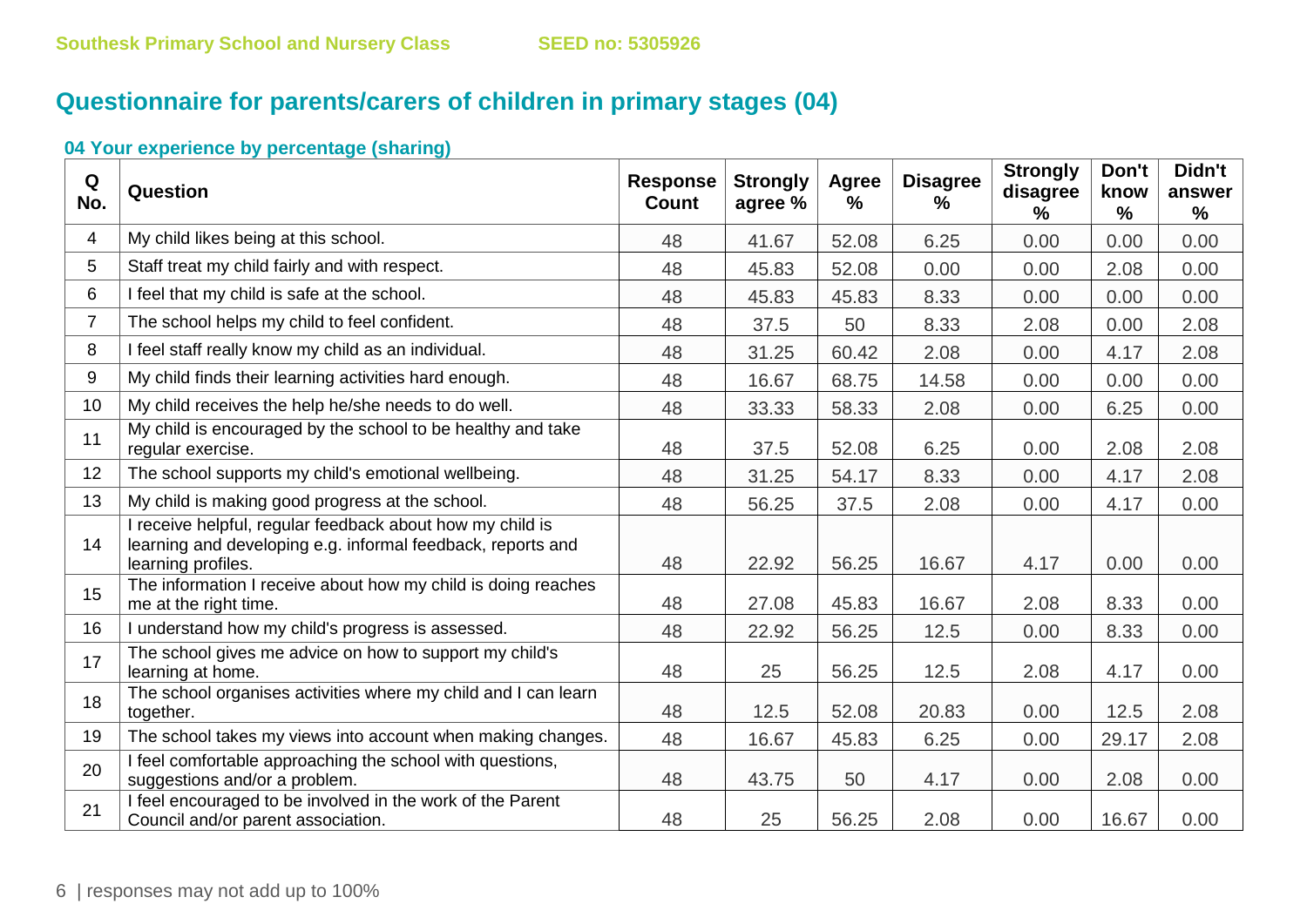| Q<br>No. | <b>Question (cont.)</b>                                                             | Response  <br>Count | <b>Strongly</b><br>agree % | Agree<br>$\%$ | <b>Disagree</b><br>$\%$ | <b>Strongly</b><br>disagree<br>% | Don't<br>know<br>% | Didn't<br>answer<br>% |
|----------|-------------------------------------------------------------------------------------|---------------------|----------------------------|---------------|-------------------------|----------------------------------|--------------------|-----------------------|
| 22       | am kept informed about the work of the Parent Council and/or<br>parent association. | 48                  | 37.5                       | 54.17         | 0.00                    | 2.08                             | 6.25               | 0.00                  |
| 23       | am satisfied with the quality of teaching in the school.                            | 48                  | 33.33                      | 58.33         | 4.17                    | 0.00                             | 4.17               | 0.00                  |
| 24       | The school is well led and managed.                                                 | 48                  | 27.08                      | 60.42         | 4.17                    | 0.00                             | 6.25               | 2.08                  |
| 25       | The school encourages children to treat others with respect.                        | 48                  | 43.75                      | 52.08         | 2.08                    | 2.08                             | 0.00               | 0.00                  |
| 26       | would recommend the school to other parents.                                        | 48                  | 43.75                      | 47.92         | 6.25                    | 0.00                             | 2.08               | 0.00                  |
| 27       | Overall, I am satisfied with the school.                                            | 48                  | 39.58                      | 52.08         | 4.17                    | 2.08                             | 2.08               | 0.00                  |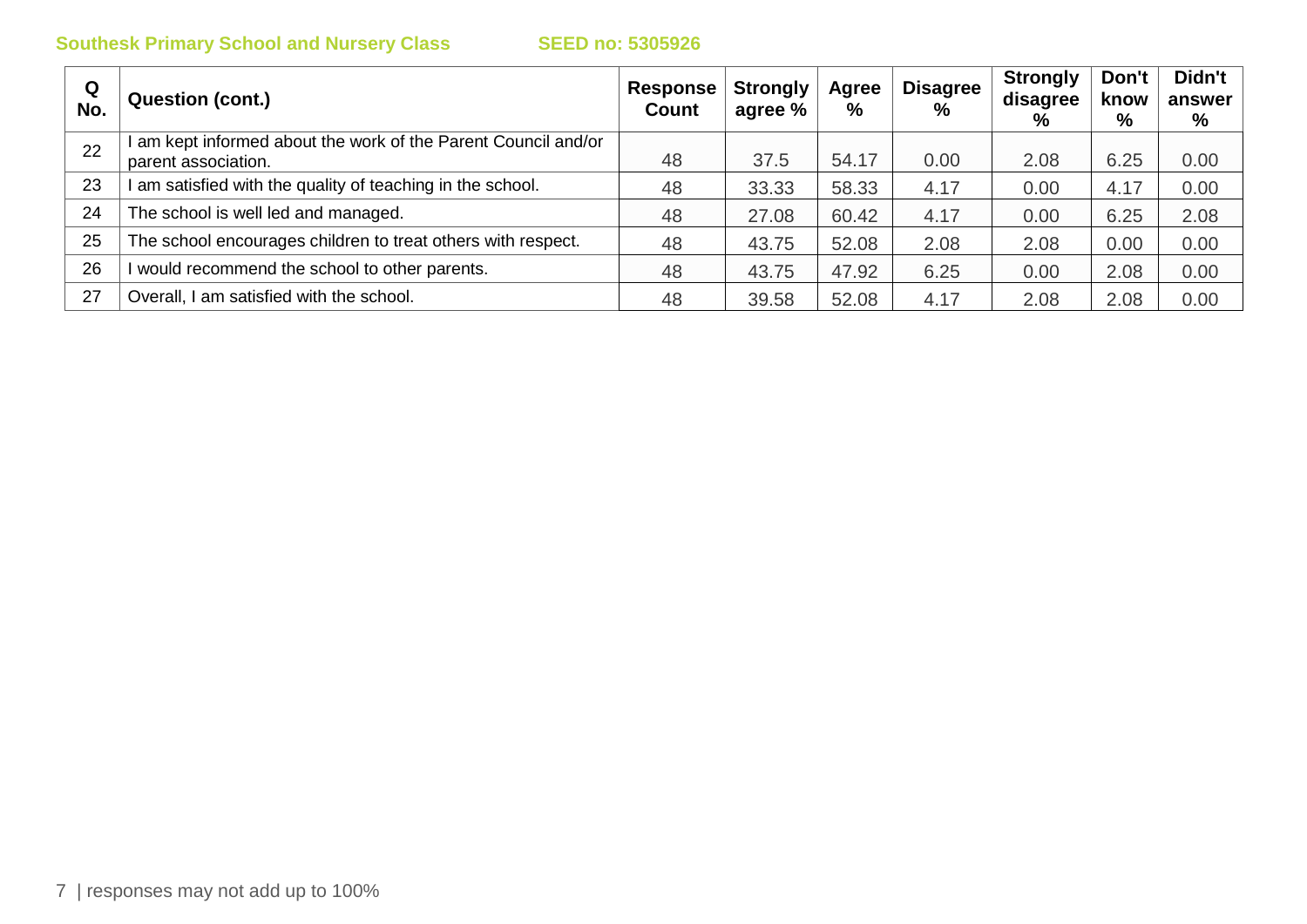

8 | responses may not add up to 100%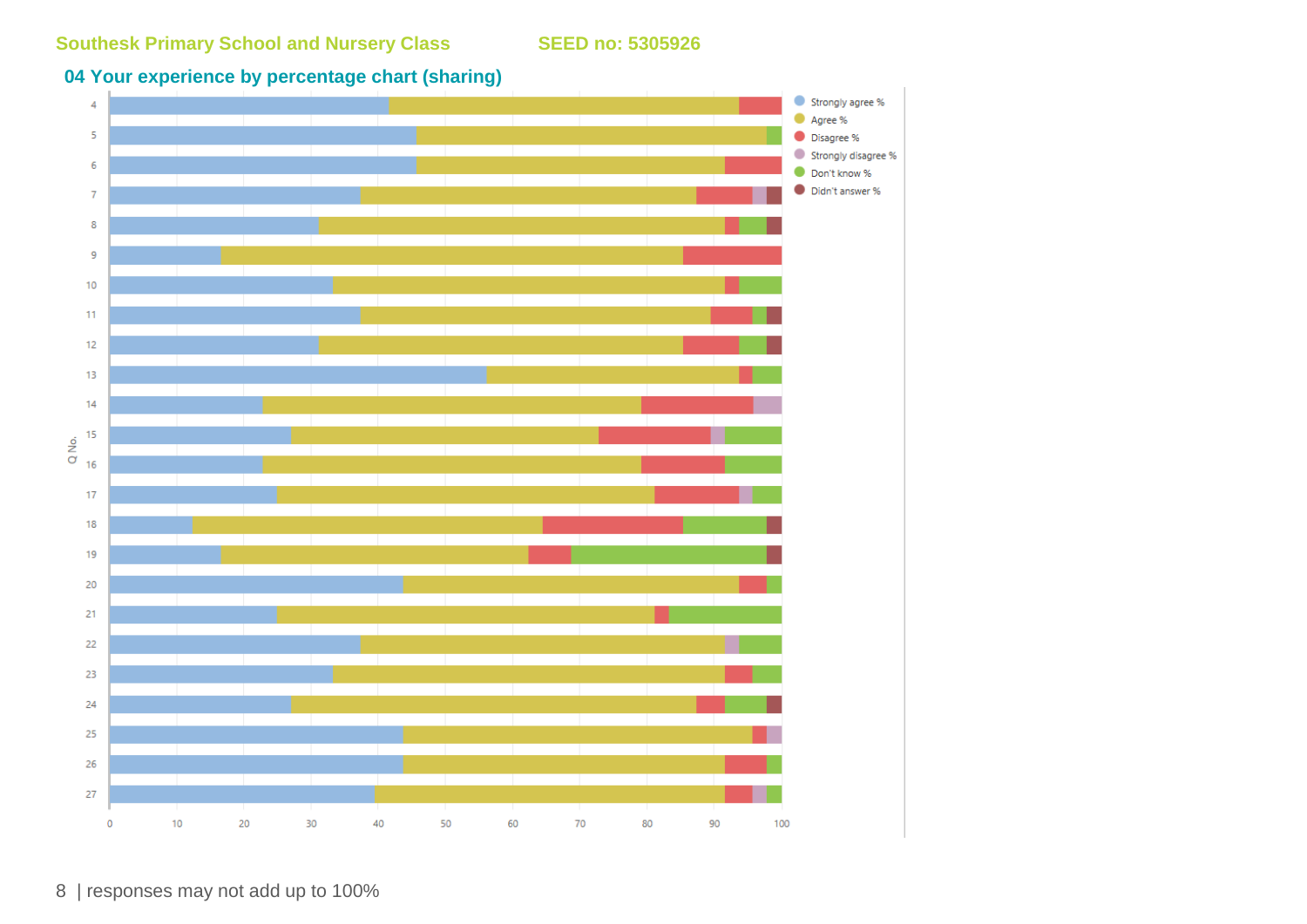## **04 Your experience by percentage (sharing) bullying**

| No. | Question                                 | <b>Response</b><br>Count | <b>Strongly</b><br>agree % | Agree<br>% | <b>Disagree</b><br>$\frac{0}{0}$ | <b>Strongly</b><br>disagree % | <b>Never</b><br>$^{\circ}$ experienced % | Didn't<br>answer % $\mid$ |
|-----|------------------------------------------|--------------------------|----------------------------|------------|----------------------------------|-------------------------------|------------------------------------------|---------------------------|
| 28  | The school deals well with any bullying. |                          | .58<br>4                   |            | 10.42                            |                               | 1.67                                     |                           |

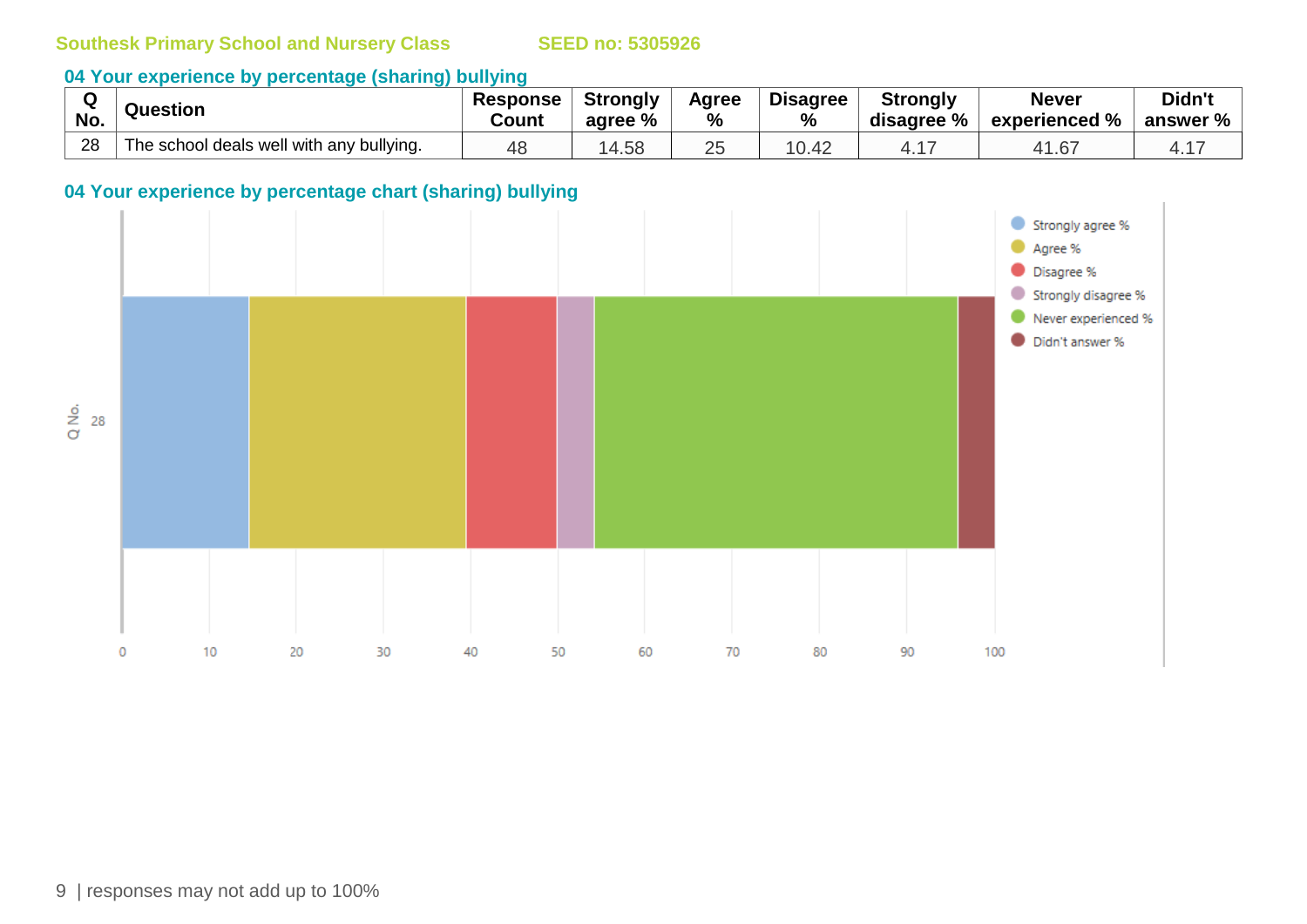# **Questionnaire for school teachers (10)**

| Q<br>No.       | Question                                                                                                                            | <b>Response</b><br><b>Count</b> | <b>Strongly</b><br>agree % | Agree<br>%   | <b>Disagree</b><br>$\%$ | <b>Strongly</b><br>disagree<br>$\frac{0}{0}$ | Don't<br>know<br>%        | N/A<br>$\frac{9}{6}$ | Didn't<br>answer<br>% |
|----------------|-------------------------------------------------------------------------------------------------------------------------------------|---------------------------------|----------------------------|--------------|-------------------------|----------------------------------------------|---------------------------|----------------------|-----------------------|
| $\overline{2}$ | I find it rewarding to be a member of staff at this<br>school.                                                                      | 10                              | 40                         | 50           | 0.00                    | 0.00                                         | 10                        | 0.00                 | 0.00                  |
| $\mathbf{3}$   | I feel a valued part of the school's community.                                                                                     | 10                              | 40                         | 50           | 0.00                    | 0.00                                         | 10                        | 0.00                 | 0.00                  |
| $\overline{4}$ | I am encouraged to learn and share practice with<br>colleagues from other schools.                                                  | $\mathsf{x}$                    | $\mathsf{x}$               | $\mathsf{x}$ | X                       | X                                            | $\mathsf{x}$              | $\mathsf{x}$         | X                     |
| 5              | I am given the opportunity to learn and share practice<br>with colleagues from other schools.                                       | $\mathsf{x}$                    | X                          | $\mathsf{x}$ | X                       | $\mathsf{x}$                                 | $\mathsf{x}$              | $\mathsf{x}$         | $\mathsf{x}$          |
| 6              | I have a clear understanding of the social, cultural and<br>economic context of the school.                                         | $\mathsf{x}$                    | $\mathsf{X}$               | $\mathsf{x}$ | X                       | X                                            | $\mathsf{X}$              | X                    | $\mathsf{X}$          |
| $\overline{7}$ | I feel appropriately supported by the school to<br>undertake my role.                                                               | 10                              | 20                         | 70           | 0.00                    | 0.00                                         | 10                        | 0.00                 | 0.00                  |
| 8              | I am supported to engage in professional learning.                                                                                  | 10                              | 50                         | 40           | 0.00                    | 0.00                                         | 10                        | 0.00                 | 0.00                  |
| 9              | My professional learning enables me to reflect on and<br>improve my practice.                                                       | 10                              | 40                         | 50           | 0.00                    | 0.00                                         | 10                        | 0.00                 | 0.00                  |
| 10             | I have regular opportunities to undertake leadership<br>roles.                                                                      | $\mathsf{x}$                    | $\boldsymbol{\mathsf{X}}$  | $\mathsf{X}$ | X                       | X                                            | $\boldsymbol{\mathsf{X}}$ | X                    | $\mathsf{X}$          |
| 11             | I have opportunities to be involved in agreeing<br>priorities for the school.                                                       | $\mathsf{x}$                    | $\mathsf{X}$               | $\mathsf{X}$ | X                       | $\mathsf{x}$                                 | $\boldsymbol{\mathsf{X}}$ | $\mathsf{x}$         | $\mathsf{X}$          |
| 12             | I am actively involved in the school's ongoing self-<br>evaluation.                                                                 | $\pmb{\mathsf{X}}$              | $\boldsymbol{\mathsf{X}}$  | $\mathsf{X}$ | $\pmb{\mathsf{X}}$      | X                                            | $\boldsymbol{\mathsf{X}}$ | X                    | $\mathsf{X}$          |
| 13             | GTCS standards are used to support professional<br>dialogue.                                                                        | 10                              | 40                         | 50           | 0.00                    | 0.00                                         | 10                        | 0.00                 | 0.00                  |
| 14             | I use information, including data, effectively to identify<br>and reduce inequalities in children's and young<br>people's outcomes. | 10                              | 40                         | 50           | 0.00                    | 0.00                                         | 10                        | 0.00                 | 0.00                  |
| 15             | I understand how to apply the school's procedures<br>relating to child protection and safeguarding.                                 | 10                              | 70                         | 20           | 0.00                    | 0.00                                         | 10                        | 0.00                 | 0.00                  |
| 16             | The school's vision and values underpins my work.                                                                                   | 10                              | 50                         | 40           | 0.00                    | 0.00                                         | 10                        | 0.00                 | 0.00                  |
| 17             | Staff treat all children and young people fairly and with<br>respect.                                                               | 10                              | 60                         | 30           | 0.00                    | 0.00                                         | 10                        | 0.00                 | 0.00                  |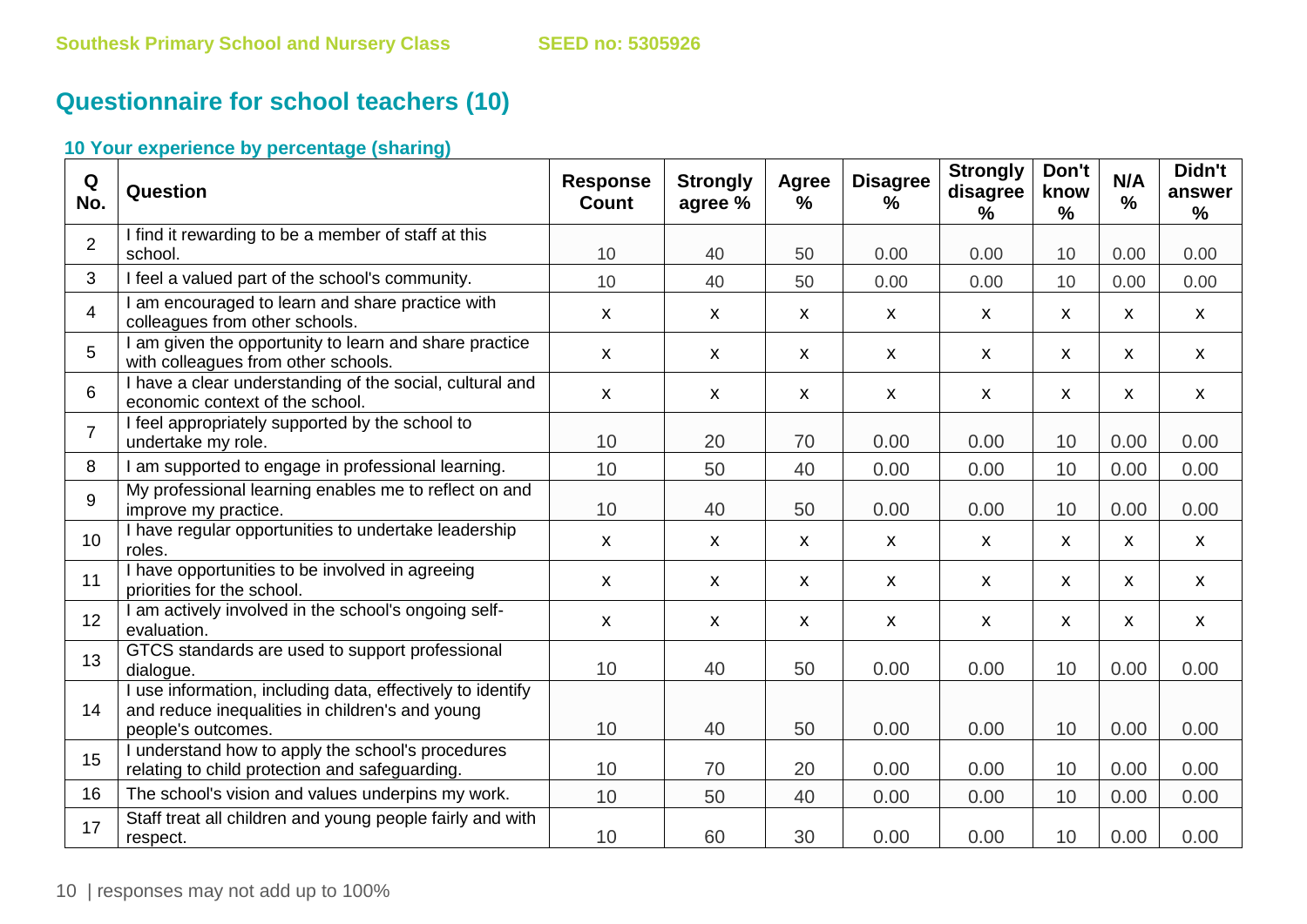| Q<br>No. | <b>Question (cont.)</b>                                                                                                                           | <b>Response</b><br><b>Count</b> | <b>Strongly</b><br>agree % | <b>Agree</b><br>$\%$ | <b>Disagree</b><br>$\frac{9}{6}$ | <b>Strongly</b><br>disagree<br>% | Don't<br>know<br>$\frac{0}{0}$ | N/A<br>$\frac{9}{6}$ | Didn't<br>answer<br>% |
|----------|---------------------------------------------------------------------------------------------------------------------------------------------------|---------------------------------|----------------------------|----------------------|----------------------------------|----------------------------------|--------------------------------|----------------------|-----------------------|
| 18       | Colleagues treat each other with respect.                                                                                                         | 10                              | 60                         | 30                   | 0.00                             | 0.00                             | 10                             | 0.00                 | 0.00                  |
| 19       | Children and young people are encouraged and<br>supported to treat others with respect.                                                           | 10                              | 50                         | 40                   | 0.00                             | 0.00                             | 10                             | 0.00                 | 0.00                  |
| 20       | Children and young people are well behaved.                                                                                                       | X                               | $\boldsymbol{\mathsf{X}}$  | $\mathsf{X}$         | X                                | X                                | X                              | X                    | $\mathsf{X}$          |
| 21       | The school deals effectively with any bullying.                                                                                                   | 10                              | 30                         | 60                   | 0.00                             | 0.00                             | 10                             | 0.00                 | 0.00                  |
| 22       | I am provided with feedback when I report an incident.                                                                                            | $\mathsf{X}$                    | $\mathsf{X}$               | $\mathsf{X}$         | X                                | X                                | $\mathsf{x}$                   | $\mathsf{X}$         | $\mathsf{X}$          |
| 23       | Staff at all levels within the school communicate<br>effectively with each other.                                                                 | 10                              | 20                         | 60                   | 10                               | 0.00                             | 10                             | 0.00                 | 0.00                  |
| 24       | The school's arrangements for engaging parents in<br>their child's learning are effective.                                                        | 10                              | 10                         | 70                   | 10                               | 0.00                             | 10                             | 0.00                 | 0.00                  |
| 25       | The school is well led and managed.                                                                                                               | 10                              | 20                         | 70                   | 0.00                             | 0.00                             | 10                             | 0.00                 | 0.00                  |
| 26       | Collaborative working across the school is effective in<br>taking forward improvement.                                                            | 10                              | 20                         | 70                   | 0.00                             | 0.00                             | 10                             | 0.00                 | 0.00                  |
| 27       | Children and young people are engaged in their<br>learning.                                                                                       | 10                              | 10                         | 80                   | 0.00                             | 0.00                             | 10                             | 0.00                 | 0.00                  |
| 28       | I give children and young people regular feedback<br>which helps them to progress.                                                                | 10                              | 20                         | 70                   | 0.00                             | 0.00                             | 10                             | 0.00                 | 0.00                  |
| 29       | Children and young people are provided with<br>experiences which meet their learning needs.                                                       | 10                              | 20                         | 70                   | 0.00                             | 0.00                             | 10                             | 0.00                 | 0.00                  |
| 30       | Children and young people are involved in talking<br>about and planning their learning.                                                           | 10                              | 20                         | 70                   | 0.00                             | 0.00                             | 10                             | 0.00                 | 0.00                  |
| 31       | Children and young people are involved in setting their<br>learning targets.                                                                      | 10                              | 20                         | 60                   | 10                               | 0.00                             | 10                             | 0.00                 | 0.00                  |
| 32       | Children and young people have the opportunity to<br>lead their learning.                                                                         | 10                              | 10                         | 70                   | 20                               | 0.00                             | 0.00                           | 0.00                 | 0.00                  |
| 33       | I receive appropriate support for planning, preparation<br>and assessment.                                                                        | 10                              | 10                         | 80                   | 0.00                             | 0.00                             | 10                             | 0.00                 | 0.00                  |
| 34       | The school has effective strategies to support children<br>and young people with their learning, including those<br>requiring additional support. | $\pmb{\mathsf{X}}$              | $\boldsymbol{\mathsf{X}}$  | X                    | X                                | X                                | $\boldsymbol{\mathsf{X}}$      | $\mathsf{x}$         | $\mathsf{X}$          |
| 35       | Staff have a shared understanding of their<br>'responsibility of all' in literacy and numeracy and<br>health and wellbeing.                       | 10                              | 40                         | 50                   | 0.00                             | 0.00                             | 10                             | 0.00                 | 0.00                  |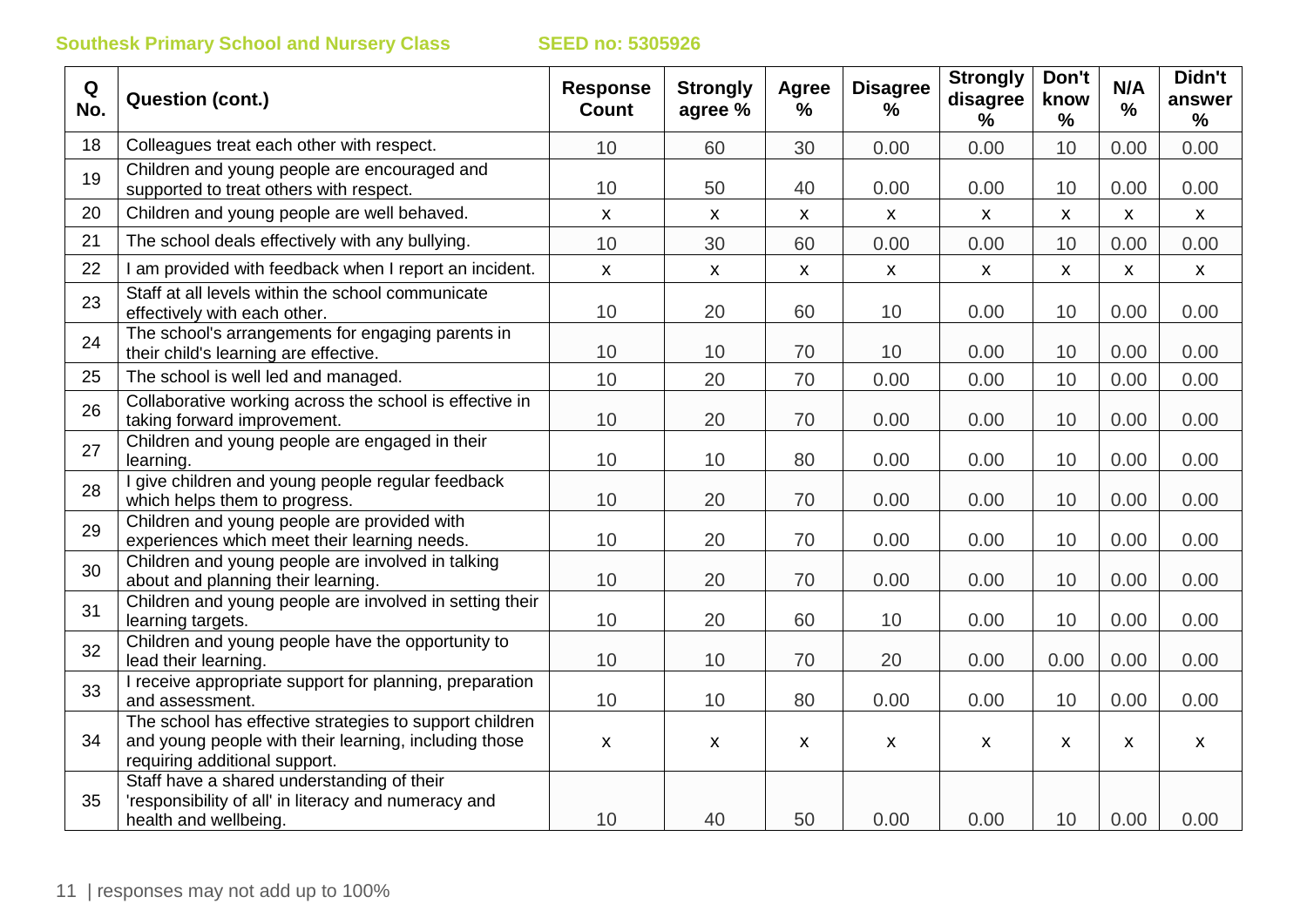| Q<br>No. | <b>Question (cont.)</b>                                                                                                    | <b>Response</b><br><b>Count</b> | <b>Strongly</b><br>agree % | Agree<br>% | <b>Disagree</b><br>$\frac{0}{0}$ | <b>Strongly</b><br>disagree<br>$\%$ | Don't<br>know<br>% | N/A<br>$\frac{0}{0}$ | Didn't<br>answer<br>$\%$ |
|----------|----------------------------------------------------------------------------------------------------------------------------|---------------------------------|----------------------------|------------|----------------------------------|-------------------------------------|--------------------|----------------------|--------------------------|
| 36       | Moderation activities are helping me to make sound<br>professional judgements.                                             |                                 | л                          |            | x                                |                                     | ⋏                  | л                    |                          |
| 37       | I have regular opportunities to help shape the<br>curriculum through discussions with colleagues,<br>parents and partners. | 10                              | 10                         | 70         | 20                               | 0.00                                | 0.00 <sub>1</sub>  | 0.00                 | 0.00                     |
| 38       | am aware of and involved in the school's strategies<br>for raising attainment for all.                                     | ⋏                               | $\checkmark$<br>$\lambda$  | ́          | x                                | x                                   | ́                  | Δ                    |                          |